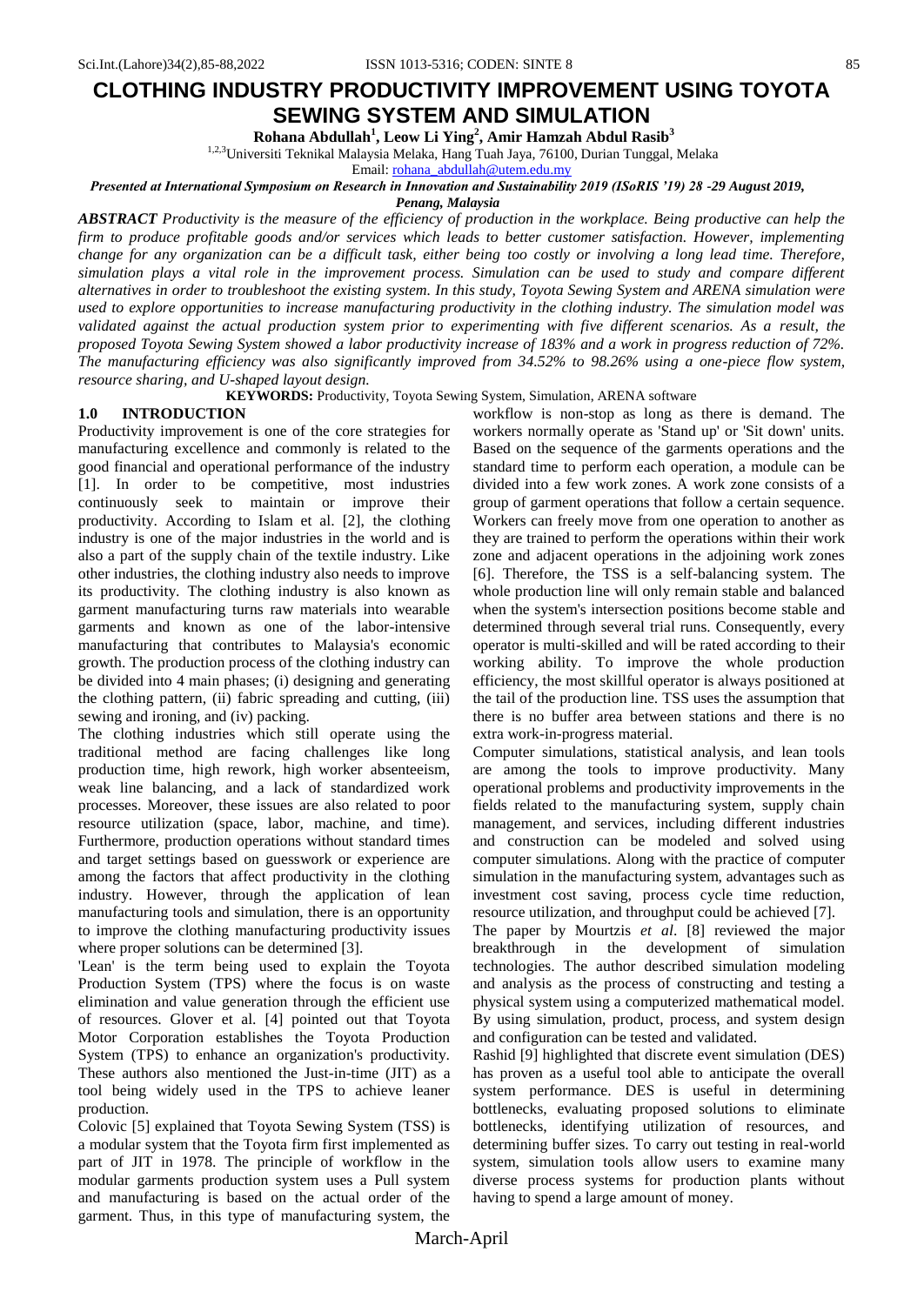## **2.0 METHODOLOGY**

A productivity analysis was carried out to determine the current productivity of a selected case clothing industry. Data gathered include information on the product, material flow, and process layout. Using the work-study method, data were collected at the production line to obtain the standard time for each operation. Then, improvement was proposed by identifying the potential contributors to the productivity loss. The Toyota Sewing System (TSS) and Simulation modeling using ARENA were used as tools to evaluate the productivity of the selected Sewing Department production process. During the simulation phase, the five different scenarios evaluated and compared with the initial validated model include:

- i. Scenario 1 Reduce 50% of the inter-arrival time
- ii. Scenario 2 Introduce TSS one-piece flow vs batch flow
- iii. Scenario 3 Sharing of resources vs specialized task
- iv.Scenario 4 Fix transportation time between workstations
- v. Scenario 5 Combine scenario (1) to (4) and use a Ushape layout

#### **3.0 CASE STUDY ON THE CLOTHING INDUSTRY**

This study was conducted in a clothing industry located in the southern part of Malaysia. The company was established in the year 2000 as a manufacturer, exporter, and wholesale supplier of garments and textile products. The company exports products to South-East Asian, European and Middle-Eastern countries. Products are manufactured in batches, according to the daily production schedules. Examples of the types of clothes manufactured in this company are round-neck, V-neck, and polo shirts. The production is divided into five departments which are the Material Preparation Department, Cutting Department, Printing Department, Sewing Department, and Packaging Department.

This study aims at improving the round-neck T-shirt process due to this product has the highest customer demand. Further, the sewing department was selected since the production process is the bottleneck with a cycle time of 6 days which is more than double of the other production departments.

## **3.1 Data Gathering**

Figure 1 shows the layout and process flow of the sewing department. This production layout information was mapped to record the configuration of workstation and equipment, with particular emphasis on the movement of work (materials) through the system. The transfer of work was by manual passing where the operator will transfer the task upon completing a batch of 25 pieces of the roundneck T-Shirt. The case company had a relatively small layout (20ft x 45ft) for the sewing department. Hence, in the actual production, all machines were close to each other. Extra machines were on standby if any of the machines were broken. In another word, the rate of machine breakdown was considered negligible. A small table was placed next to the machine which acted as a buffer or container. For the purpose of the simulation model development, 7 workstations and 7 workers were used with an 8 hours shift per day and 6 working days.



T- Taping Sewing Machine O- Over lock machine F- Flat Lock machine

### **Figure 1: Sewing Production Layout and Process Flow 3.2 ARENA Simulation Modelling**

The data gathered using the work-study method was used as an input for the simulation model using the ARENA software. Table 1 presents the calculated standard time.

| <b>Table 1: Standard Time for Sewing Operation</b> |                                 |                      |  |  |  |  |
|----------------------------------------------------|---------------------------------|----------------------|--|--|--|--|
| N <sub>0</sub>                                     | <b>Process</b>                  | <b>Standard Time</b> |  |  |  |  |
|                                                    |                                 | (sec)                |  |  |  |  |
|                                                    | <b>Sleeves Stich</b>            | 3.29                 |  |  |  |  |
| $\overline{c}$                                     | Shoulder Joint                  | 12.80                |  |  |  |  |
| $\mathbf{3}$                                       | Neck Collar                     | 15.09                |  |  |  |  |
|                                                    | Taping for Shoulder and<br>Neck | 10.93                |  |  |  |  |
| 5                                                  | Sleeves and Body Joint          | 25.08                |  |  |  |  |
|                                                    | Side Joint                      | 27.71                |  |  |  |  |
|                                                    | <b>Bottom Finishing</b>         | 12.18                |  |  |  |  |

The arrangement of the module was according to the original layout of the company. The distance between the machines was also considered in this simulation. The simulation was allowed to run for one day and 8 hours for one shift. The material transfer used in this simulation model was 25 pieces in one batch. The model verification and validation were done together with the company's management by closely monitoring the simulation flow and the output performance. The output result bias was set to not exceed 5% of the expected output per day. The product inter-arrival time was calculated using the determined Takt time of 38.4 secs per unit.

#### **3.3 Evaluating Alternative Scenarios**

Five scenarios were explored using the ARENA computer simulation model and the results were compared to the validated sewing department simulation model. Table 1 summarises all the four simulation model scenarios and compared them to the original validated model of the sewing department manufacturing process.

In scenario 1, the inter-arrival time of the products was reduced from 38.4 seconds per unit to 15 seconds per unit. The results in scenario 1 show that the proposed model produced a larger output and better resource utilization. This was because the material arrival was faster causing the worker's idle time to decrease. However, there was an increase in the work-in-progress material due to the higher rate of material arriving at the system causing an increase in the total cycle time. On the other hand, the resource utilization improved significantly as the operator has sewn more units than the initial model.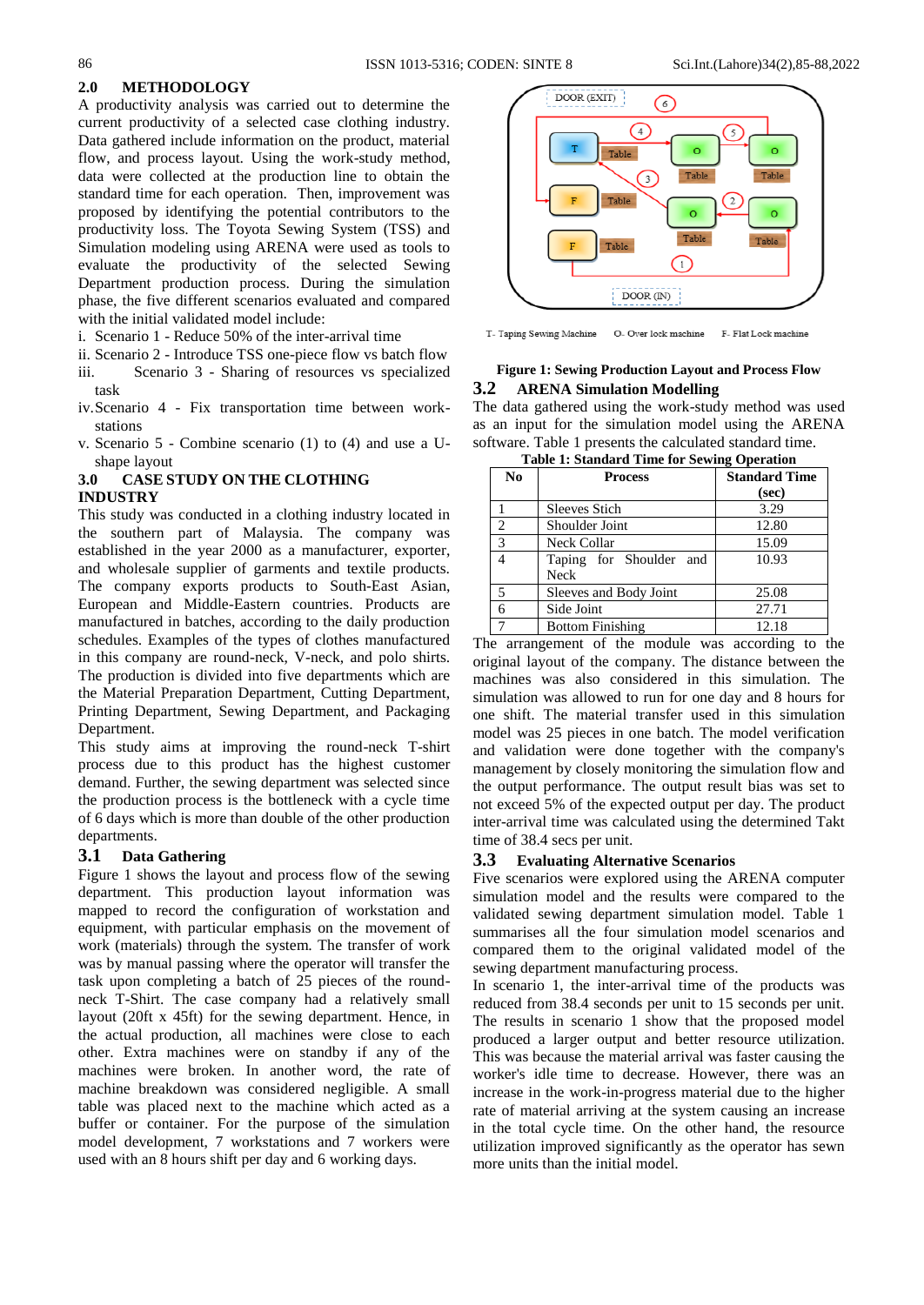In scenario 2, the TSS one-piece flow was introduced. The results show a significant reduction in the work in progress and also the cycle time. However, there was no major difference in the resource utilization since the work rate was still the same and the workers had to wait for the worker from the previous process to finish their work.

| <b>Item</b>                     | <b>Initial Model</b>       |    | <b>Scenario 1</b> | <b>Scenario 2</b> | <b>Scenario 3</b>     | Scenario 4  |
|---------------------------------|----------------------------|----|-------------------|-------------------|-----------------------|-------------|
| Input (seconds<br>per unit)     | 38.4                       |    | 15                | 38.4              | 38.4                  | 38.4        |
| Output (pieces)                 | 675                        |    | 1225              | 766               | 750                   | 675         |
| Material Flow<br>(pieces/batch) | 25                         |    | 25                | 1 piece flow      | 25                    | 25          |
| Work Flow of<br>Operator        | Specialised                |    | specialised       | specialised       | <b>Shared</b><br>work | specialised |
| Transport time                  | unspecified                |    | unspecified       | unspecified       | unspecified           | 2 seconds   |
| Work in<br>Progress<br>(pieces) | 61.5                       |    | 388.1             | 4.1               | 21.7                  | 61.1        |
| Cycle Time<br>(seconds)         | 2497.7                     |    | 6277.3            | 152.5             | 817.4                 | 2462.4      |
|                                 | <b>Bottom</b><br>Finishing | 25 | 45                | 28                | 34                    | 24          |
|                                 | <b>Neck Collar</b>         | 30 | 77                | 32                | 33                    | 30          |
| Resource                        | Shoulder Joint             | 25 | 66                | 27                | 32                    | 25          |
| Utilization for                 | Side Joint                 | 52 | 94                | 58                | 32                    | 52          |
| each operation                  | <b>Sleeve Stitch</b>       | 17 | 21                | 17                | 41                    | 17          |
| $(\%)$                          | Taping                     | 26 | 67                | 28                | 32                    | 26          |
|                                 | Sleeve and Body<br>Joint   | 48 | 95                | 53                | 32                    | 48          |

**Table 1: Results of Sewing Department Simulation Model Scenarios**

In scenario 3, all the 7 workers were grouped together and work was shared among the team as compared to the initial model where each worker specialized in one type of operation. The result of this modification showed an overall positive impact. Other than reduced work-in-progress material, the average total cycle time also decreased significantly. This was because the workers continued to work on other material once they had completed the task on hand. In terms of resource utilization, the proposed model contributed to a more balanced workload. The shared work also resulted in the total busy time of each operator being almost equal from one to another.

In scenario 4, the transportation time between stations was set uniformly to 2 seconds in the proposed model. This was because in the proposed model, the machines were arranged close to each other and the movement of workers was facilitated by introducing the rotary chairs. Results for scenario 4 show that there was not much improvement or difference between the initial and the proposed models. Reduced transportation time means the material will reach the workstation faster. However, with the same inter-arrival rate used, the worker was idle immediately and had to wait for the next material to be available.

In scenario 5, all four scenarios were combined in the new proposed model. Hence, the new proposed model was built by considering the working distance, flow of material, and worker's capability. By referring to TSS, the design of the production line was arranged in the U-Shape where materials were transported in the anticlockwise direction from the sleeve stitch station to the bottom finishing station. The layout was changed to reconstruct the workflow to minimize the transportation time between stations. The inter-arrival time distribution in the ARENA software was set at 15 seconds, achieved by pumping materials as much as possible into the system.

Further, tasks were assigned to any workers who were available as they were trained to multi-task. Only one piece of material flowed from one workstation to another instead of moving in batches.

The results from the proposed model show the output of the proposed model improved significantly to 1916 units (183%) and the work in progress (WIP) material was reduced to 17 units (72%). Further, there was also a significant increase in resource utilization. Figure 2 illustrates the proposed model's workstation utilization. The work was more balanced among the 7 workers with the utilization ranging from 82.75% to 88.32%. The average for the overall resource utilization improved significantly from the original model of 31.47% to 86.40% for the proposed model. Table 2 shows the productivity comparison between the initial and proposed models.

### **4.0 CONCLUSION**

The productivity of the clothing manufacturing company understudy was able to be improved with the use of TSS and ARENA simulation software. The work-study was done and production data were used as inputs to the ARENA simulation model. Five simulation scenarios were run and compared against the validated initial model and the best alternatives were proposed to the company's management to maximize the production output, labour productivity, work in progress, and line efficiency. With the implementation of the proposed model, the clothing company will be able to enjoy a significant productivity improvement of 183% and a material WIP reduction of 72%. The line efficiency will also improve from 34.52% to 98.26% through the sharing of resources and the one-piece flow system.